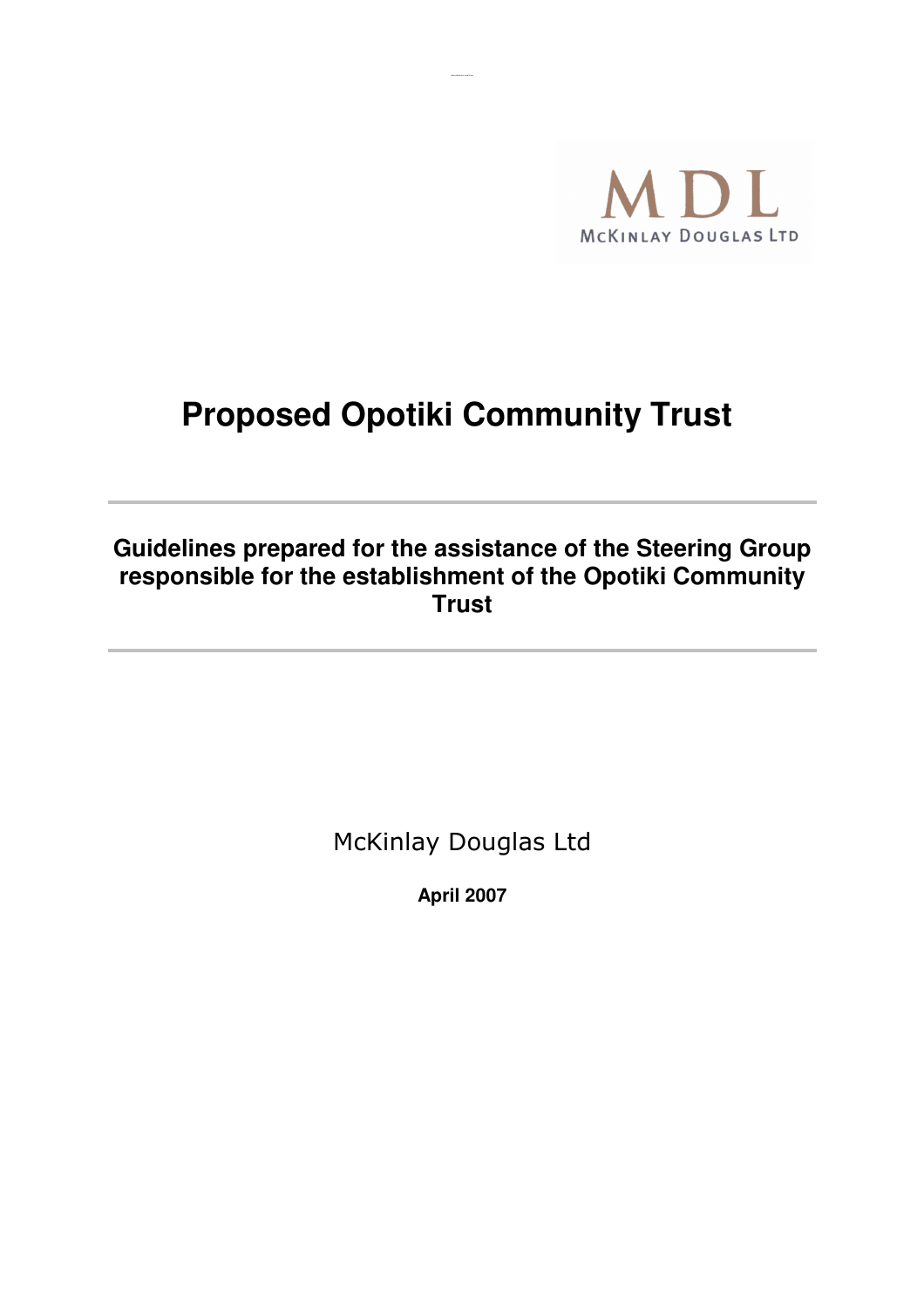# **Contents**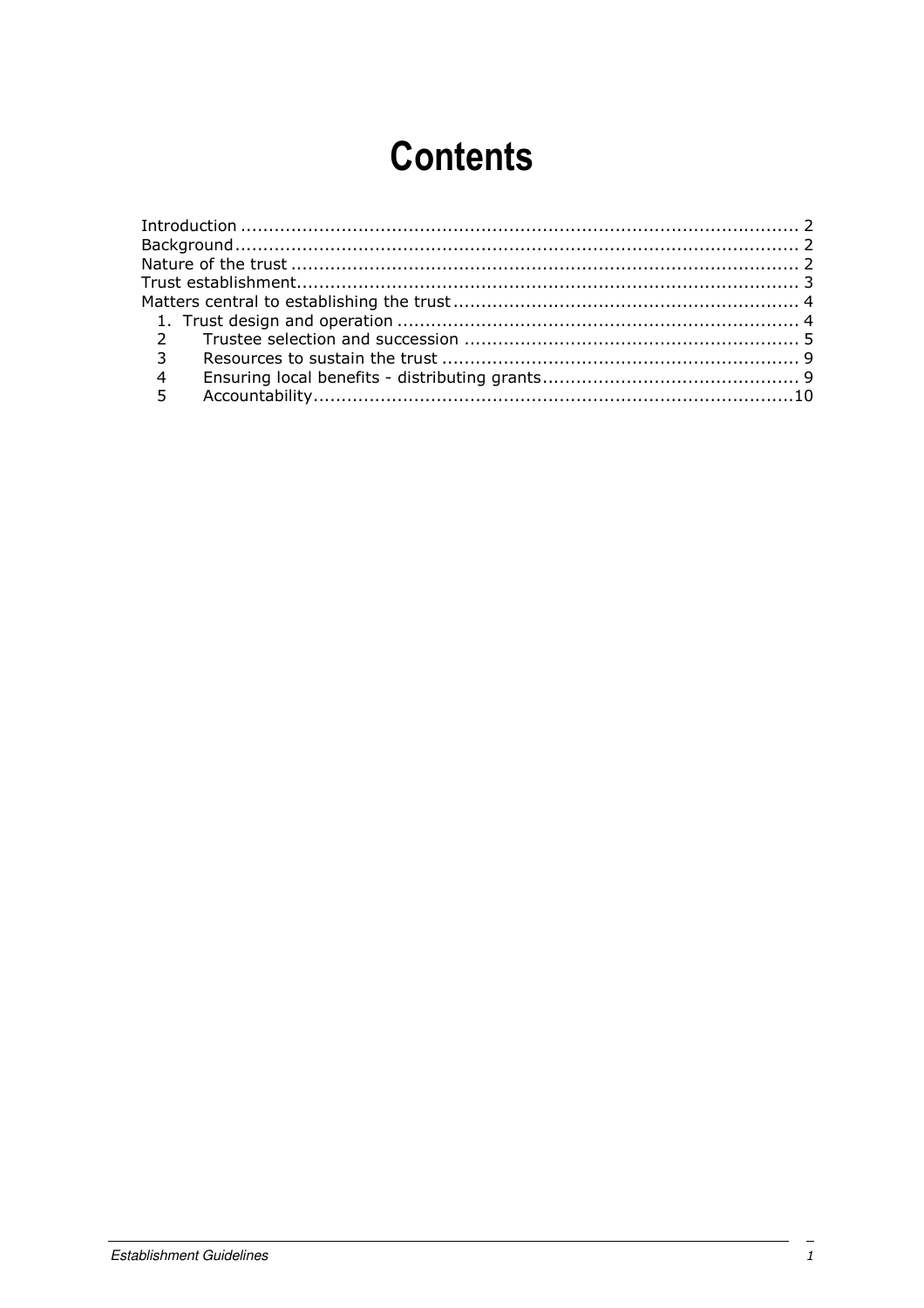# **GUIDELINES FOR THE ESTABLISHMENT OF THE OPOTIKI COMMUNITY TRUST**

# **INTRODUCTION**

This paper has been prepared to assist with the process of establishing a community trust for the benefit of the Opotiki District. It first covers the background leading up to the decision in principle that such a trust should be established, then considers the nature of the proposed trust and its establishment and finally works through five matters identified by the steering committee as central to the effective operation of the trust (the steering committee is group invited by the Council to assist it with the establishment of the trust).

## **BACKGROUND**

The idea of establishing a community trust for the benefit of the Opotiki District was first in floated in 2005. The reasons included creating something which could capture part of the expected commercial benefits from the Opotiki Harbour redevelopment.

The council believed it important that, to the extent it was reasonably possible to do so, the associated commercial benefits from the Harbour redevelopment should flow back to the Opotiki community. At the same time, the council did not believe that it was part of its business to become actively engaged in commercial activity. "There are things the council should not be doing but that the community should".

It also considered that the trust could play an important role, within the community, as a body which could act on behalf of individuals or groups who wanted to make donations or leave bequests for the benefit of the community. It is now becoming common for grantmaking trusts to be set up as a means of assisting individuals or groups who wish to benefit the community by providing a means for ongoing oversight and management of donations and bequests, and a process for making decisions on how best to apply the benefit of those donations and bequests for the community.

A report adopted by the Council at its meeting on the 27th of February 2007 proposed the following purpose and functions for the trust:

## Purpose

To increase the social and economic well-being of the Opotiki District Community.

## Functions

- 1. Maximising commercial returns from particular assets, including assets leased from Council.
- 2. Developing opportunities for community investment.
- 3. Receiving grants and bequests.
- 4. Distributing grants.
- 5. Developing opportunities for economic transformation of the district.

## **NATURE OF THE TRUST**

The Council considered three possible options for the proposed purpose and functions:

1. An in-house business unit.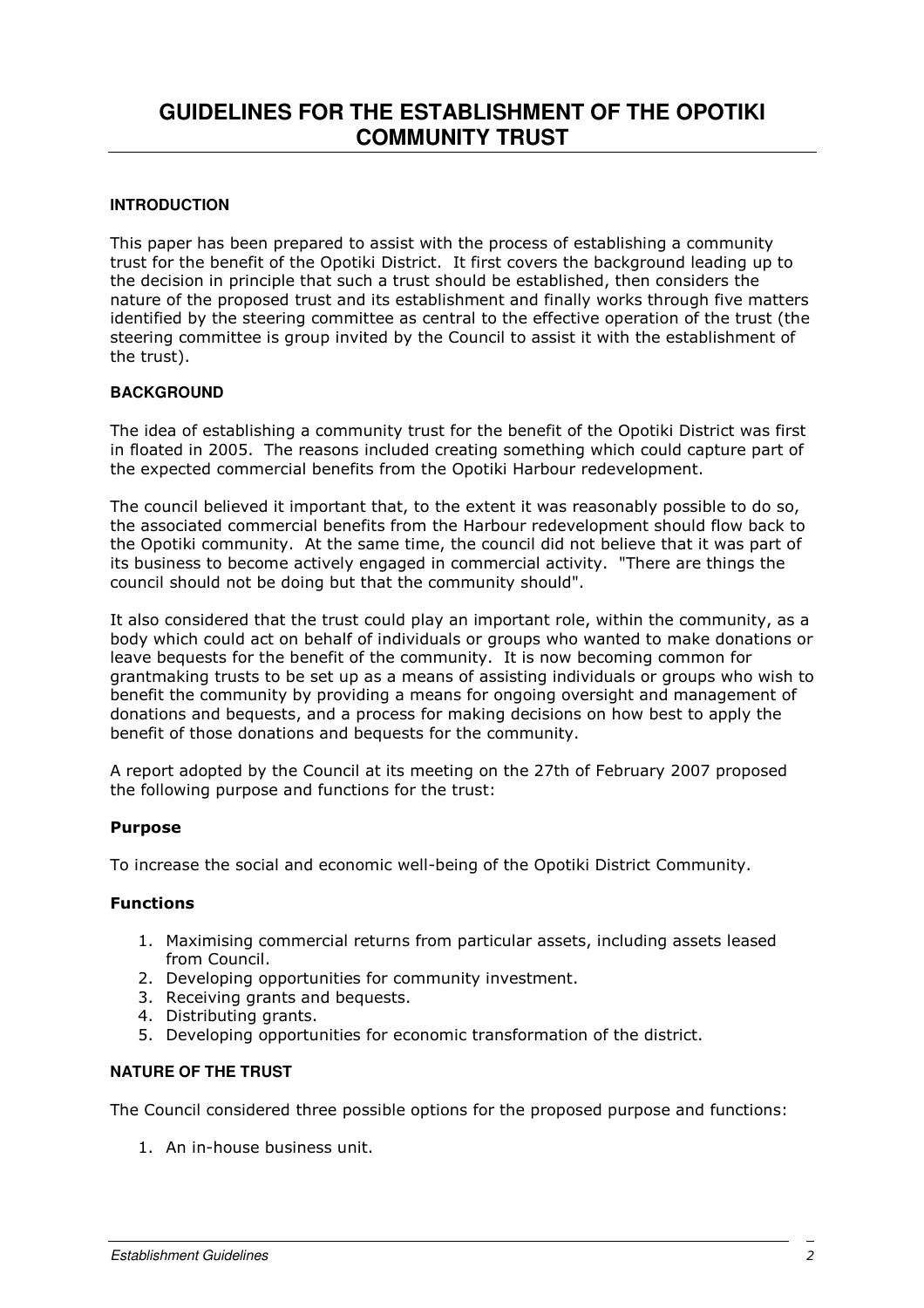- 2. A council controlled organisation (that is an organisation separate from the council, but with at least the majority of its governing board appointed by the Council).
- 3. A separate entity, independent from but working closely with the Council.

It considered that an in-house business unit was not appropriate as it would involve the council itself undertaking a range of commercial activities outside its normal core business. The second option of a council controlled organisation has a number of disadvantages - for example, even if it was set up as a charitable entity, its income would still be taxable.

The Council accordingly preferred the third option of a separate entity constituted as an incorporated charitable trust. The benefits of this include the fact that it can be directly accountable to and controlled by the community, rather than indirectly through the Council.

Forming the trust as an incorporated charitable trust means that its purpose must be one or more of the four purposes recognized as a charitable under New Zealand law. These are that the trust:

- 1. Advances education; and/or
- 2. advances religion; and/or
- 3. relieves poverty; and/or
- 4. is otherwise beneficial to the community

As well, the purpose must be of benefit to the public as a whole and not just to a narrowly defined group of individuals.

The proposed purpose "to increase the social and economic well-being of the Opotiki District Community" generally fits within the purposes recognized as charitable although some fine tuning of the exact wording may be required.

The proposed functions can be seen as a mix of wealth creation, wealth management and wealth distribution. It is relatively uncommon for a New Zealand charitable trust to combine all three of these functions (the best-known community trusts, those formed from the former trustee savings banks, are wealth managers and wealth distributors rather than wealth creators in the sense of proactively undertaking commercial activity). However, this type of trust is quite common overseas. Examples include development trusts in England and community development corporations in North America. These all combine the role of wealth creation through commercial activity, with wealth distribution through a grant making/community development arm.

What this does require is care in the design of the trust to ensure that its commercial activities are controlled and monitored by people with a strong commercial background and capability, and that its grantmaking and community development focus is equally under the control of people with skills and experience in those activities.

## **TRUST ESTABLISHMENT**

The formal legal process of setting up a trust is a bit like entering into a contract. Two parties are involved, each of which may be just one person or a number of people. The first is known as the settlor. This is the person or people who formally establish the trust. In legal terms what they do is "settle" an asset<sup>1</sup> on another person or people, the trustee or trustees, who then have the responsibility of managing that asset, and any

l

<sup>&</sup>lt;sup>1</sup>It is common with a charitable trust such as the Opotiki community trust for the amount actually settled on trustees at the time of establishment to be purely nominal - say \$100. The real assets then come in through later donations grants or other asset generating activity.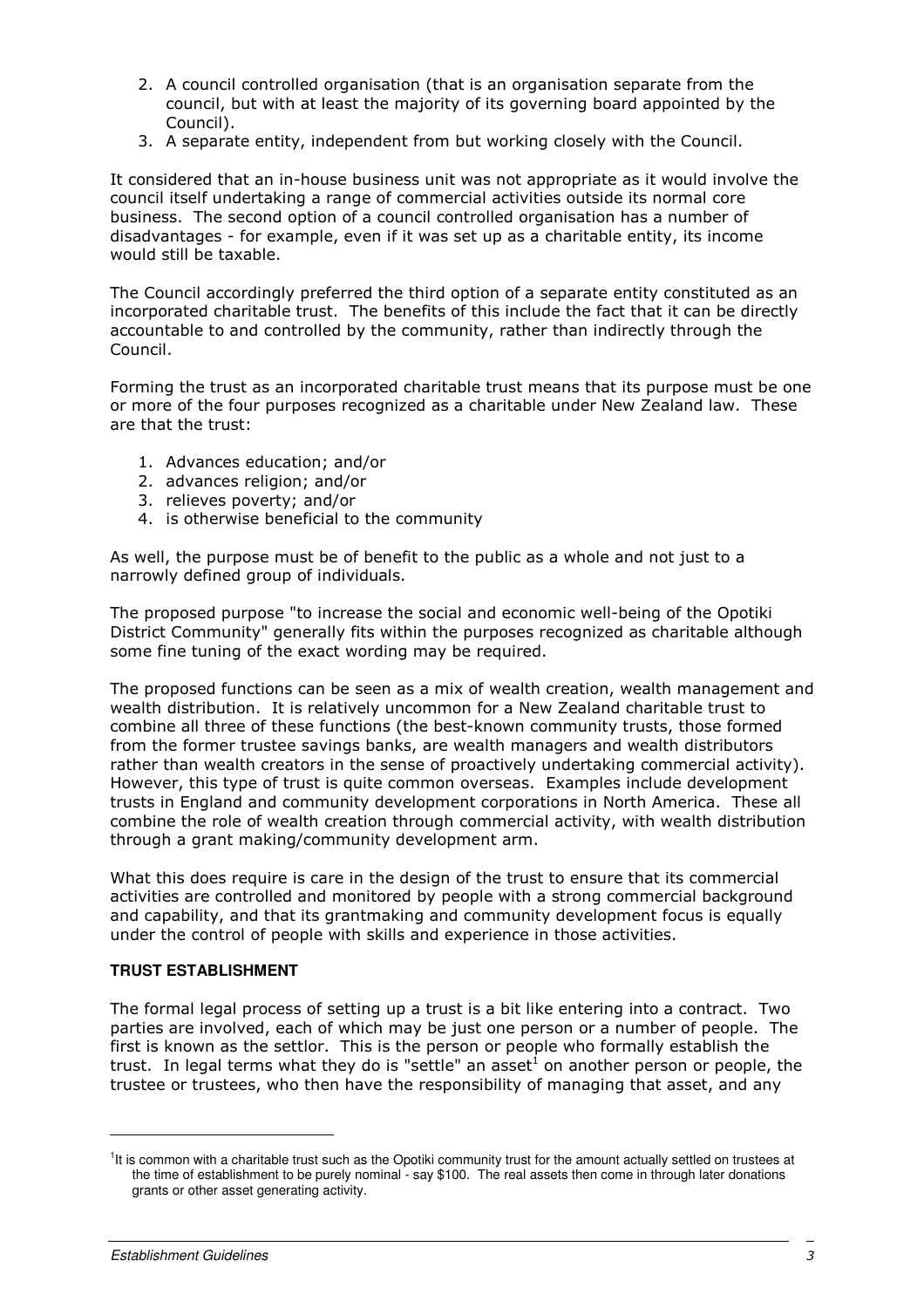other assets the trust receives, in accordance with whatever the terms of the trust deed require.

With a trust such as the Opotiki community trust the role of the settlor may be a pure formality. Usually, the settlor's role finishes with the signing of the trust deed. Especially with trusts establishing not for profit organisations, the position is a technical formality. You have a settlor because you need to have a settlor to set up a trust but once it is set up, your focus is then on the trustees.

In this case, it may be worth doing things somewhat differently. Instead of having a single settlor (perhaps the Council) it may make sense to have a group of settlors who become in essence the trust's ancestors, coming together to give their blessing to the endeavour, and signalling a broad-based community commitment, which could be recorded in the trust deed itself.

# **MATTERS CENTRAL TO ESTABLISHING THE TRUST**

A meeting of the steering group on Friday the 13th of March 2007 identified five areas for attention in establishing the trust. These were:

- 1. Structure/model to achieve the purpose trust design and operation.
- 2. Trustee selection and succession.
- 3. Resources to sustain the trust.
- 4. Ensuring local benefits distributing grants.
- 5. Trust accountability.

Each of these five matters is now considered in turn.

# 1. Trust design and operation

## Basic principles

There are some basic principles to follow in the design of any charitable trust. They include that:

- 1. The charitable purpose should be broadly defined to avoid the risk that, if circumstances within the Opotiki community change, the trust purpose may no longer fit. The broad general purpose proposed of increasing the social and economic well-being of the community satisfies this requirement (although, as noted, it may require fine tuning during the drafting process to satisfy the Charities Commission and the Inland Revenue Department).
- 2. The trust deed should give the trustees broad powers for the operation of the trust's affairs including full commercial powers (but subject to including adequate provisions to ensure that trustees protect the assets of the trust against risk). One intention in the formation of the trust is that it is able to take advantage of whatever commercial opportunities may present themselves, provided that doing so can add value for the Opotiki community. It would be inconsistent with this to try and artificially limit the powers available to trustees.
- 3. The trust itself should be incorporated under the Charitable Trusts Act. This has a number of advantages including giving the trustees themselves substantial protection against personal liability. It also means that the trust can adopt a single name in which to hold trust assets, rather than needing to list all the names of individual trustees and change those as trustees change.

As a community trust, the trust will be accountable to and ultimately controlled by the community. This means that particular care needs to be taken over matters such as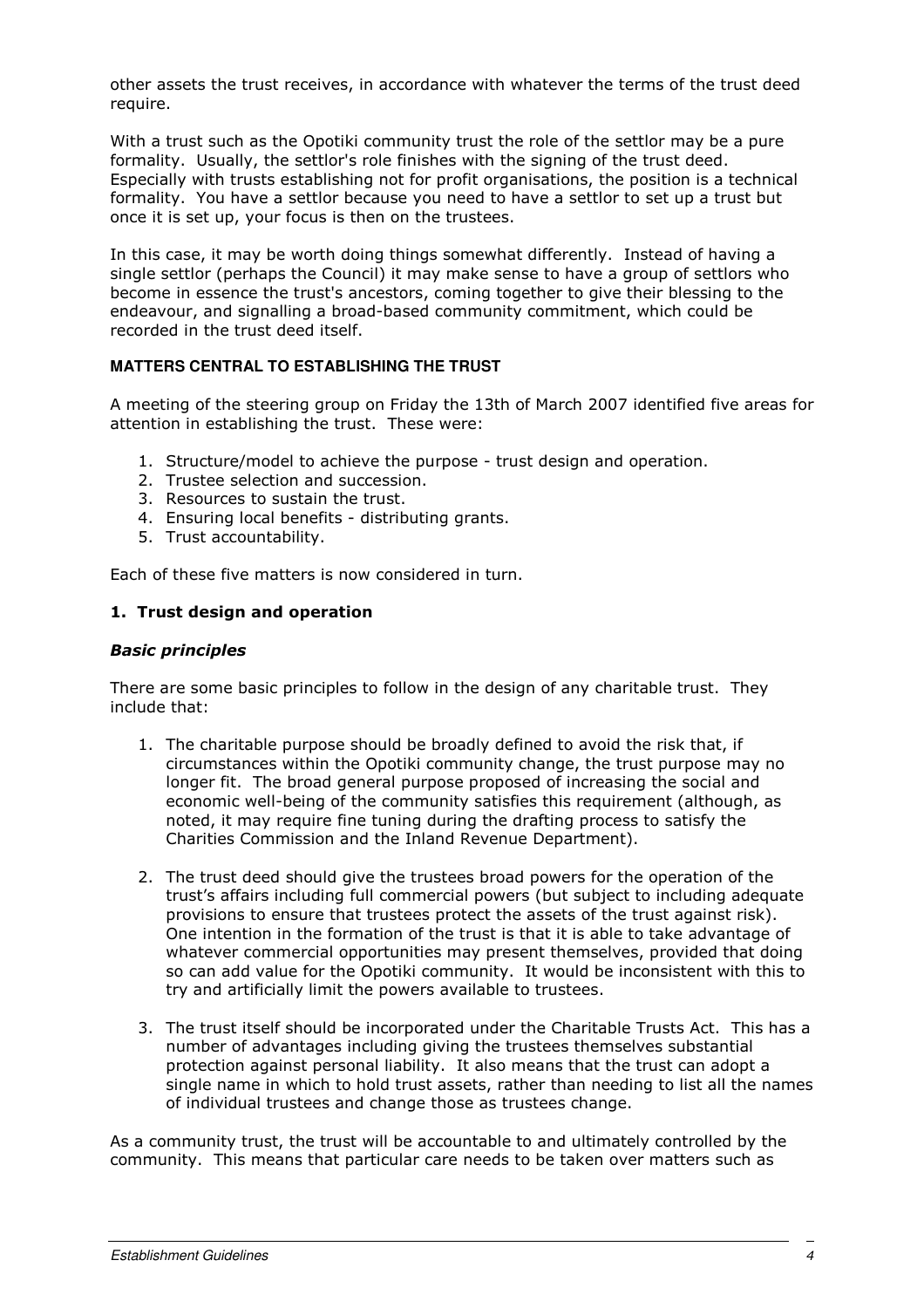appointment and succession of trustees, and the arrangements for accountability to the community. This is a matter of balancing different considerations including:

- 1. The need to be able to act commercially, when taking commercial decisions this can include matters such as confidentiality, and timeliness in decision-making.
- 2. The natural interest of the community in ensuring that the trust is responsive to community interests and priorities in undertaking its activities.
- 3. The need in a community-based organisation to balance representation and inclusiveness with the requirements for effective decision-making and management of trust assets.

# Trust structure and skill sets

The expectation that the trust will have three separate principal roles, wealth creation, wealth distribution and wealth management, has implications for the actual structure of the trust. The wealth creation role will require strong commercial and entrepreneurial skills ideally with a background of experience in activities similar to those the trust will carry out in its wealth creation role. The wealth distribution role is the one of setting priorities for grantmaking or other support for community-based activities. It will require a good understanding of social/community development issues, familiarity with social and community development priorities within the Opotiki district, and good networks with the community sector, including iwi Maori. The wealth management role is the traditional trustee role of acting as a prudent steward of trust assets.

The immediate focus will be on the wealth creation role. It will not be until the trust has built up sufficient resources, and has an available surplus, that there will be funds that could be available for wealth distribution. The wealth management role is likeliest to apply if (when) the trust becomes the recipient of significant funds through donations and/or legacies with a commitment to investing them long-term and using the income for the trust's charitable purposes.

As a means of managing risk, and sharpening the commercial focus of the activities, the trust may decide that the wealth creation role should be undertaken through a subsidiary company (which could be incorporated as a charitable company). The board of that company would operate under a statement of intent/business plan relationship with the trust. Its directors would be appointed by the trustees. Some or all might themselves be trustees but there would be the opportunity to bring in additional commercial expertise.

The wealth distribution role could be undertaken by the trustees as a whole but the trust might decide it makes better sense to establish a distribution subcommittee whose membership could be enhanced by bringing in people with specific community/social development expertise.

The wealth management role, once that becomes a requirement, should remain with the trust itself, that is with the parent trustees, but the advice of the subsidiary company might be sought in helping determine and implement investment strategy.

A matter for the establishment group to decide is whether these structural arrangements should be specifically required by the terms of the trust deed, or whether they should be left to the discretion of the appointed trustees.

## 2 Trustee selection and succession

The success of the trust will be crucially dependent on the personal qualities, capabilities and commitment of the trustees. Especially for the initial trustees, the job will be creating both the business operation and the community development instrument which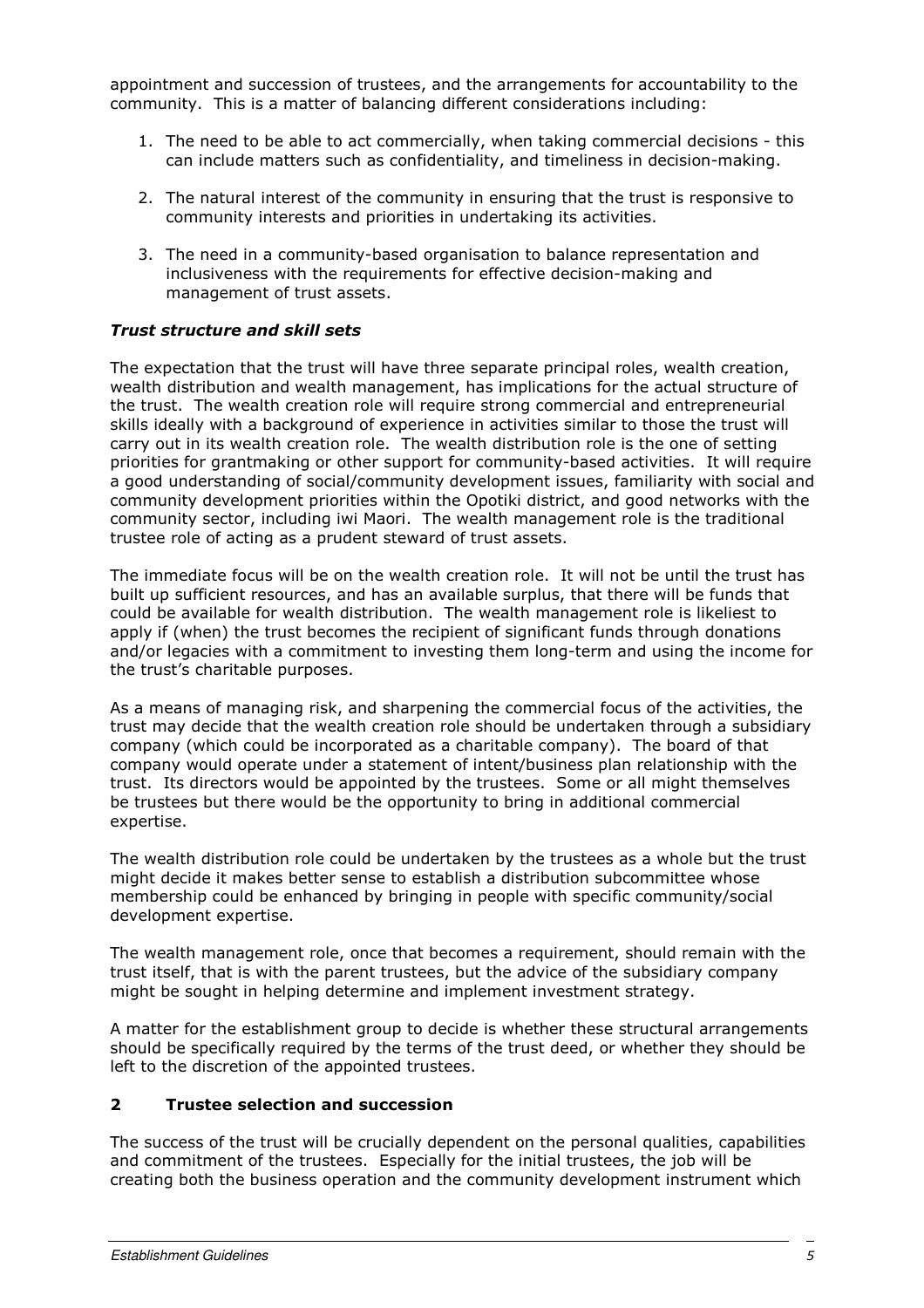the trust is intended to be. This makes it important that the trustee selection process produces trustees who are "fit for purpose ".

The task is made more complex by the fact that the trust will have two separate functions - developing and running the trust's commercial activities, and grantmaking/community development - which would normally be seen as requiring different sets of skills, capabilities and experience.

As well, the trustees need to be both accountable to the community (and this means the whole of the community, with its different geographic and other interests) and accepted by the community as their representatives for managing the trust's activity.

# Election or appointment?

In broad terms, there are two possible options; election or appointment.

**Election** of trustees to a trust of this type is not a favoured option. Experience makes it clear that it is extremely difficult - virtually impossible - for the election process to produce the mix of skills, capability and experience, as well as the appropriate representative basis, required for the effective operation of the trust.

This leaves the option of **appointment** and the question of how appointment should be handled. One possibility is for each of a group of named organisations (the Council, iwi, business organisations, defined community groups) to have the right to appoint one or more trustees. Although this can seem a good way of getting a representative crosssection of people, it does have a number of drawbacks. They include:

- 1. It can be very difficult to get a consistency of approach in terms of selecting people on the basis of required skills, capability and experience. This becomes particularly difficult when a mix of experience is required.
- 2. Experience suggests there is a very real risk that people will see themselves as appointed to act on behalf of the group or interest which appointed them, rather on behalf of the community as a whole.
- 3. Related to this is the question of trustee accountability are trustees accountable to the community as a whole or accountable individually to the organisations which appointed them?
- 4. Problems arise if one or more of the appointing bodies goes out of existence, or becomes less committed to its appointment role.

A further issue is the relationship between the number of appointing bodies and the number of trustees. For a trust of this type, the ideal number of trustees would be either five or seven. It is likely that the number of local organisations which would be entitled to be involved in appointment is at least 12-15. If each organisation was to appoint one trustee, it would raise the number of trustees to 12-15, much too unwieldy for effective governance. The alternative of trying to pair organisations so that each trustee was appointed on the nomination of two named organisations is not attractive.

## An electoral college?

One way of resolving the appointment issue, and balancing the need for broad-based community representation in the appointment process with the need to create a relatively small and highly qualified trust board, is to use what is known as an electoral college approach.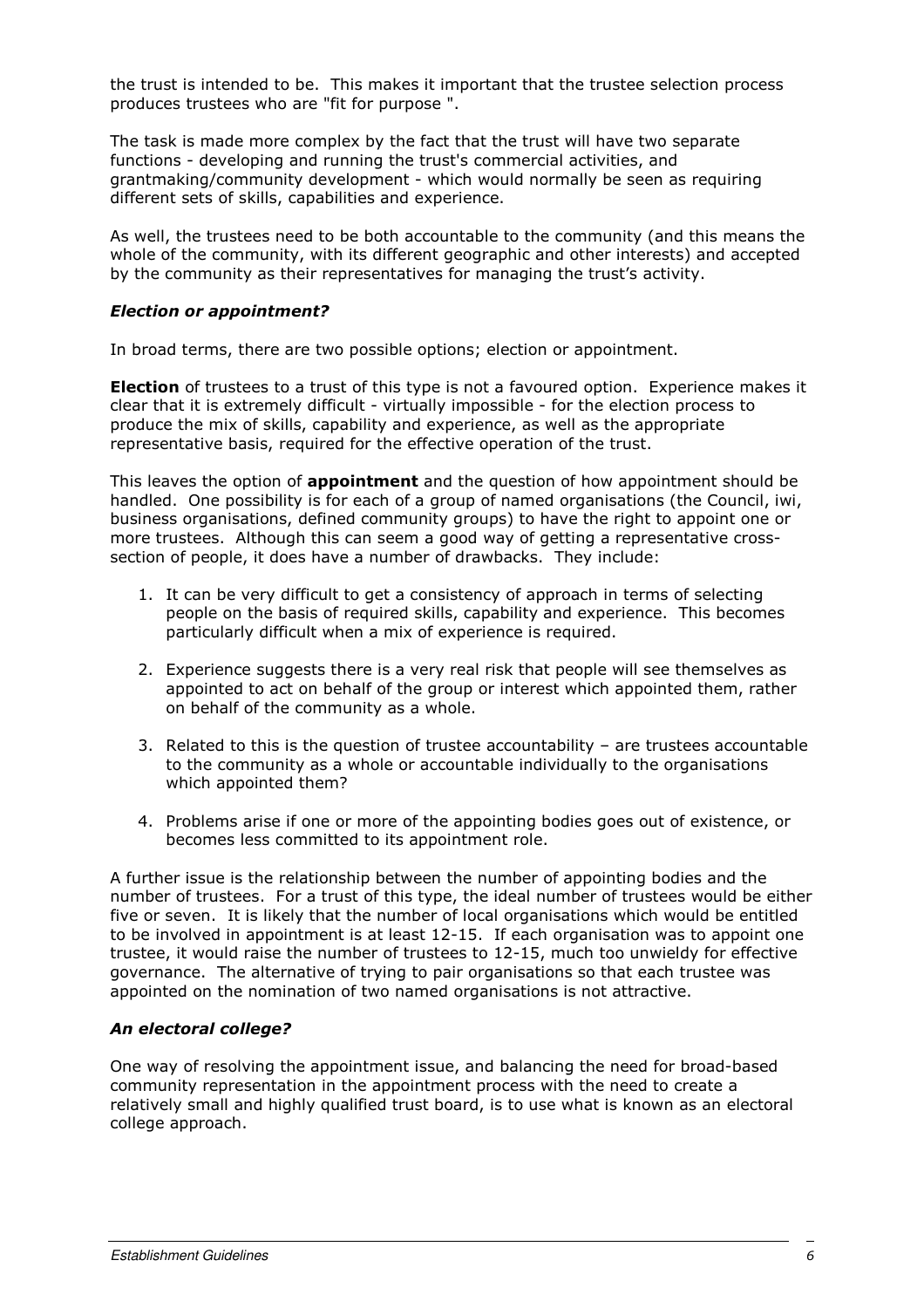Under this process, a single body, the trust electoral college, would be responsible for appointing all trustees (five or seven). The trust deed would set out the rules for how the electoral college would be formed, and its role in appointing trustees.

The electoral college could be set up as one representative of each of a number of named organisations, and could be large enough to make sure that it was representative of the whole community.

Its task would be to select and appoint trustees. The trust deed should spell out how the selection and appointment process would operate. A common process would include:

- 1. Preparing a job description, and a person description (what kind of personal characteristics, background, experience etc was required). It would be usual for the trust deed to set out the key requirements both for the job description and the person description but with discretion for the electoral college itself to complete the detailed descriptions following the guidance in the trust deed.
- 2. Publicly advertising for applications.
- 3. Reviewing applications and preparing a shortlist for consideration by the electoral college, with the electoral college deciding which applicants should be interviewed.
- 4. Interviewing applicants.
- 5. Preparing recommendations for the electoral college's consideration.
- 6. Deciding which applicants should be appointed as trustees.

It would be usual, if the electoral college has a large number of members, for the detailed work of preparing job and person descriptions, advertising, preparing a shortlist and interviewing applicants to be handled by a subcommittee of the electoral college. However, the electoral college itself should approve the shortlist, and make the final appointments. This could include the electoral college itself interviewing the candidates recommended for appointment to be satisfied that they agree with the recommendations.

It is important that, once people are appointed as trustees, they are accepted as genuinely representative of the community. This means thinking carefully about how the electoral college itself takes decisions. If it had 15 members, and made decisions on a simple majority, this could result in someone being appointed on an 8 to 7 vote. If, as may be the case, two or three members were absent from the decision-making meeting, someone could be appointed as a trustee with the support of only a minority of members of the electoral college.

It is also possible, if a simple majority vote was sufficient, that someone could be appointed without the support of any organisations from a key grouping within the community.

To deal with these sorts of problems, the electoral college's decision rule might include requirements:

- 1. For a super-majority this could be expressed as (say) a requirement for two thirds of those present and voting to support appointment. It could be a requirement that two thirds of the membership support appointment.
- 2. That the majority include a stated proportion of the representatives of certain key organisations. For example, if three iwi were represented on the electoral college, then the decision rule might include a requirement that the successful candidate(s) have the support of at least two of the iwi representatives.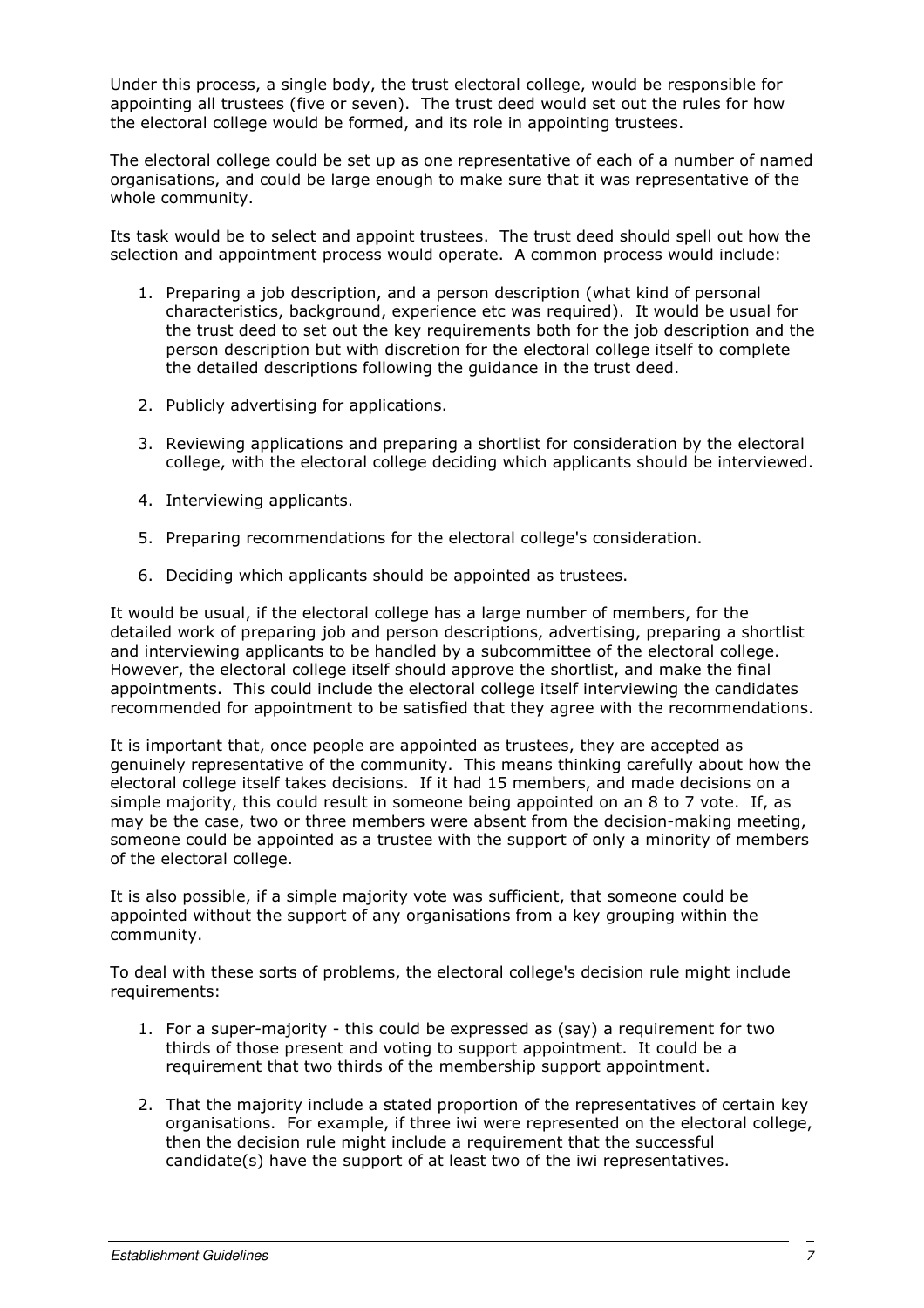# Duration of appointment

The next question involves the length of time for which someone is appointed as a trustee and when and how they cease to hold office.

First, it is very usual for trust deeds to set out a number of situations in which a trustee would automatically cease to hold office. Bankruptcy, a criminal conviction which carries with it liability to a jail term for a stated minimum period of years, and insanity are among them.

Next, it is usual for trustees to be appointed for a three year term. Apart from the actual term, there are two other important issues:

- 1. How many terms should a trustee be able to serve?
- 2. Should all trustees' terms expire at the same time, or should they be staggered?

Deciding on the number of terms requires balancing the need to bring in new blood from time to time (and move on people who have passed their "use by date") with building up the skills of the trust board itself - often, it will take new trustees 12-18 months to really get to understand their role, so that unless they can be appointed to one or two further terms, there is a risk that the trust board as a whole would be relatively inexperienced. Balancing these two different requirements is normally done by limiting the number of terms to (say) three, that is, a maximum of nine years.

Deciding whether all trustees' terms should expire at the same time, or whether they should be staggered, involves balancing two different objectives. The first is being able to deal quickly with a poorly performing trust board. The second is maintaining a level of experience and institutional knowledge.

If trustees are appointed for a three-year term, the normal approach to staggering their terms is to require that one third retire each year (in the first two years of a trust board's existence, it is usual for trustees to draw lots to decide which ones will retire at the end of the first, and then at the end of the second year). This means that, if a trust board is not performing well it can take upwards of two years to fully replace it.

On the other hand, if all trustees' terms expire at the same time then:

- 1. The opportunity to bring new trustees on comes up only once every three years.
- 2. There is a very real risk, if the people appointing trustees decide they want a "clean out", of losing institutional knowledge.

On balance, the better approach is to stagger trustees' terms and rely on using good appointment processes to minimise the risk of ending up with a poorly performing board.

## Paying trustees

Another, and a very important question, in establishing a board of this type (a community organisation, but requiring strong commercial skills) is whether and how much trustees should be paid.

If trustees are not paid, there is a possibility that they will give a lesser priority to their trustee responsibilities, preferring to work on other things which will actually generate an income for them. On the other hand, if they are paid, there is a very real risk that much if not all of the trust's income after other expenses will go on trustees' fees. As an example, if it was decided to pay trustees \$5,000 per annum each (a relatively low fee for a role requiring strong commercial skills) and there were seven trustees, that is \$35,000 a year. In Opotiki, that would be quite a significant amount for community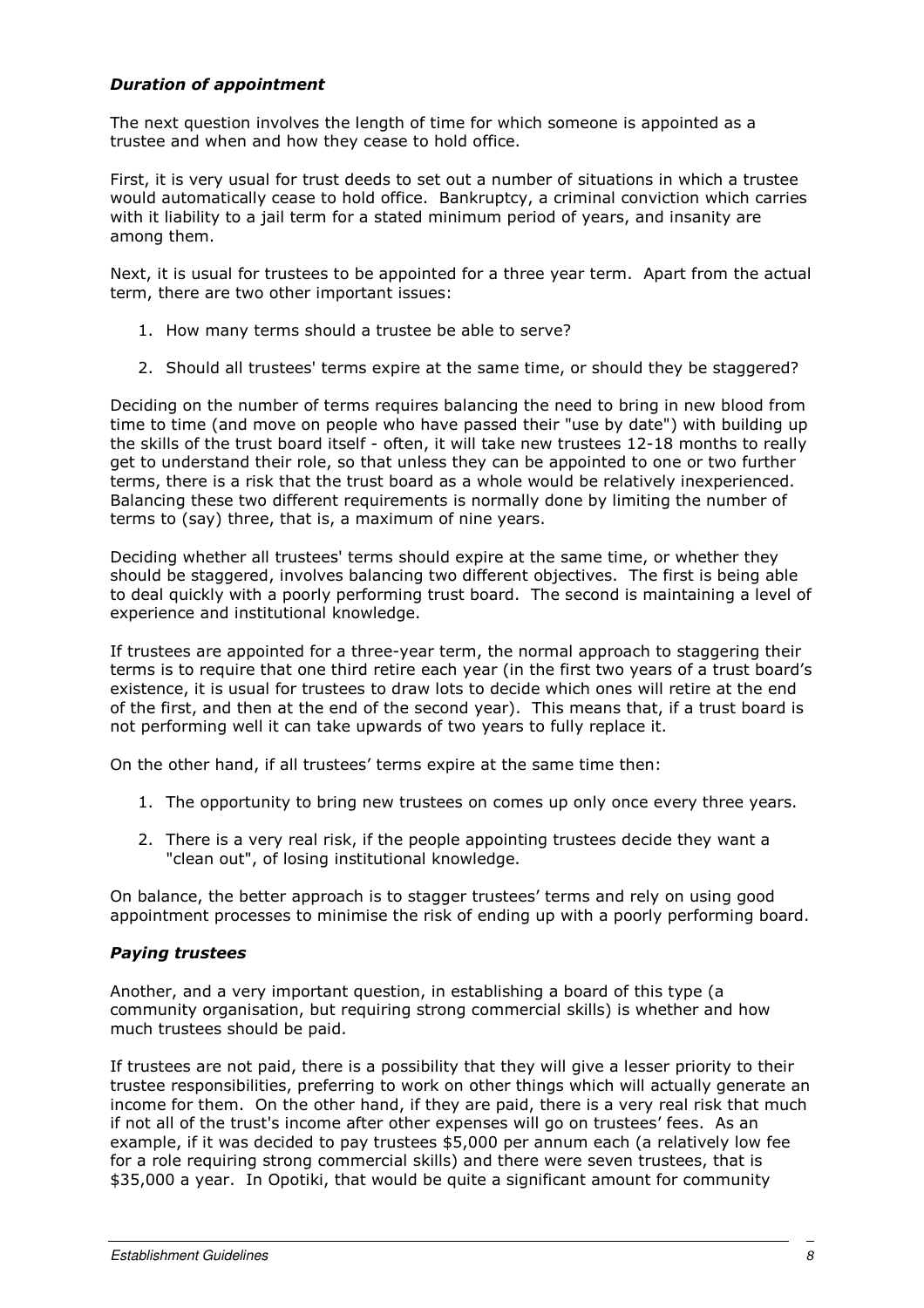grants. Alternatively, it could also be an attractive salary for a part-time manager (and it is likely that the trust will need to appoint someone in that type of role once it starts undertaking a range of activities).

This trust will have a strong community commitment, and it is reasonable to expect that people putting themselves forward as trustees will see their role as at least in part a chance to give something back to the community. This suggests that trustees should be more attracted by the potential of the role, than the fees they might receive. At the same time, especially as the trust grows, there is a case for paying some remuneration.

A compromise solution might be to provide in the trust deed that trustees can pay themselves remuneration but with the amount capped. One possibility is to provide that trustees' fees should not exceed the greater of \$1000 per annum times the number of trustees, or (say) 20% of the trust's income after expenses other than trustees' fees.

# 3 Resources to sustain the trust

Ultimately, the trust should be self-sustaining. However, during the establishment phase and the trust's early years, there will be a need for funding to cover both establishment costs, and operating costs until the trust is able to cover those from its own resources.

Funding for the establishment phase should be sought from grantmaking bodies with an interest in facilitating social and community development within Opotiki. These are likely to include the Bay of Plenty Community Trust, (possibly) the Eastern Bay Energy Trust (or, if not the trust, Horizon Energy Distribution Ltd which, because of its infrastructure role within the Eastern Bay, may see merit in being a founding sponsor of the trust), government grantmaking bodies such as MED/NZTE from a regional development perspective and MSD in its social/community development role, gaming trusts and private trusts such as the Tindall Foundation.

Funding for operational expenses could also be sought from those sources, but a more likely funder is the Opotiki District Council. Any funding it provides should be against a trust business plan specifying activities, and expected revenues and expenses.

As well as resources to sustain the trust, the trustees will have a focus on resources to support the trust's wealth creation role. Possibilities which have been discussed include development rights over Council owned land which will benefit from the proposed Harbour development, and the possibility of obtaining development rights/options to purchase over privately owned land suitable for development. These are initiatives which the incoming trustees themselves will need to identify and develop.

An important point to note is that, to the extent that any privileges are granted to the trust by the Opotiki District Council, those should be granted in the context of a trust strategy/business plan spelling out how those privileges will be used. Those privileges should also be conditioned by the Council so that if development does not proceed within an acceptable timeframe, the Council has the option to cancel them.

# 4 Ensuring local benefits - distributing grants

The immediate priority of the trust should be on building up a core asset base so as to underpin its medium-term financial viability. This is an important risk management strategy whose purpose is to limit the trust's dependence on grantmaking bodies. It is also effectively a condition precedent to the trust having the freedom to undertake commercial activity outside those limited cases where it has some special privilege (such as development rights over Council property).

Another factor for the trust to consider is that distributing grants is only one means of giving benefits from the trust's activities back to the community. Others could include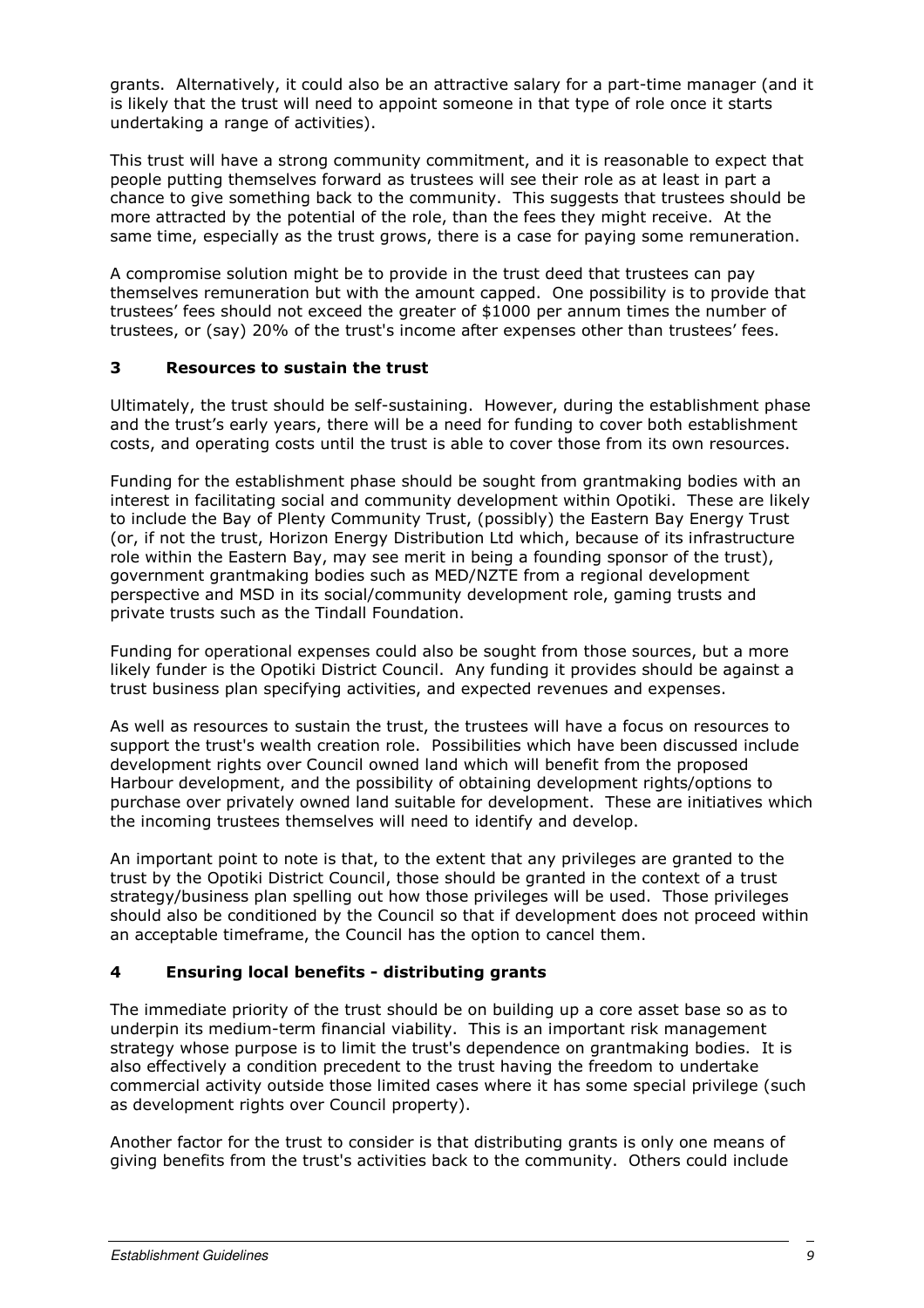creating employment generating activities, investing in affordable housing, or acting as a local source of "venture capital" for new business enterprise.

It will be over to the trustees themselves (subject to the accountability matters discussed in the next section) to determine when and to what extent funds can be made available for distribution as grants.

If the structural arrangements discussed above are adopted, what would happen in practice is that the trustees themselves would make a decision that a certain sum was available for distribution and then delegate the authority for making the distribution decisions to the proposed subcommittee.

Questions of criteria, process etc are discussed under accountability.

There is one further function which the trust could consider in its grantmaking (wealth distribution) role. It is now becoming quite common for trusts to be established specifically to hold and manage donations and bequests on behalf of individuals or groups within the community. Those donations or bequests may be made with quite explicit instructions as to who should benefit from them, in which case the principal role of the trust is acting as a long-term manager of the bequest or donation funds, and of distributing them to the intended beneficiary. They may be made with the general intention that they should benefit the community or some defined sub-set within the community. In this case the role of the trust is not just that of managing the capital and passing the benefit to a named beneficiary. It also becomes the role of determining what interests within the community should benefit.

The main reason for establishing trusts of this type is that it is often difficult for people who want to provide funds for long-term community benefit to find effective means of doing so. As a result, many may go to a quite inappropriate body possibly because there was nothing else available. Alternatively the donation or bequest may not be made in the first place. The trust, once established, could provide an important service by filling the gap.

# 5 Accountability

The starting principle is that, as a public body, the trust should be accountable to its community. This principle is only a general guide. In any particular case, there needs to be a careful assessment of what the accountability requirements should be.

There are different kinds of accountability. One common distinction is between retrospective and prospective accountability.

## Retrospective accountability

Retrospective accountability is accountability which says "this is what we did". A common example is the production of audited financial accounts. These show where the money went, and the assets and liabilities of the organisation, but they are looking backwards rather than forwards.

Retrospective accountability in the sense of producing audited financial accounts is important for any organisation.

For community organisations, however, prospective accountability is now seen as essential.

## Prospective accountability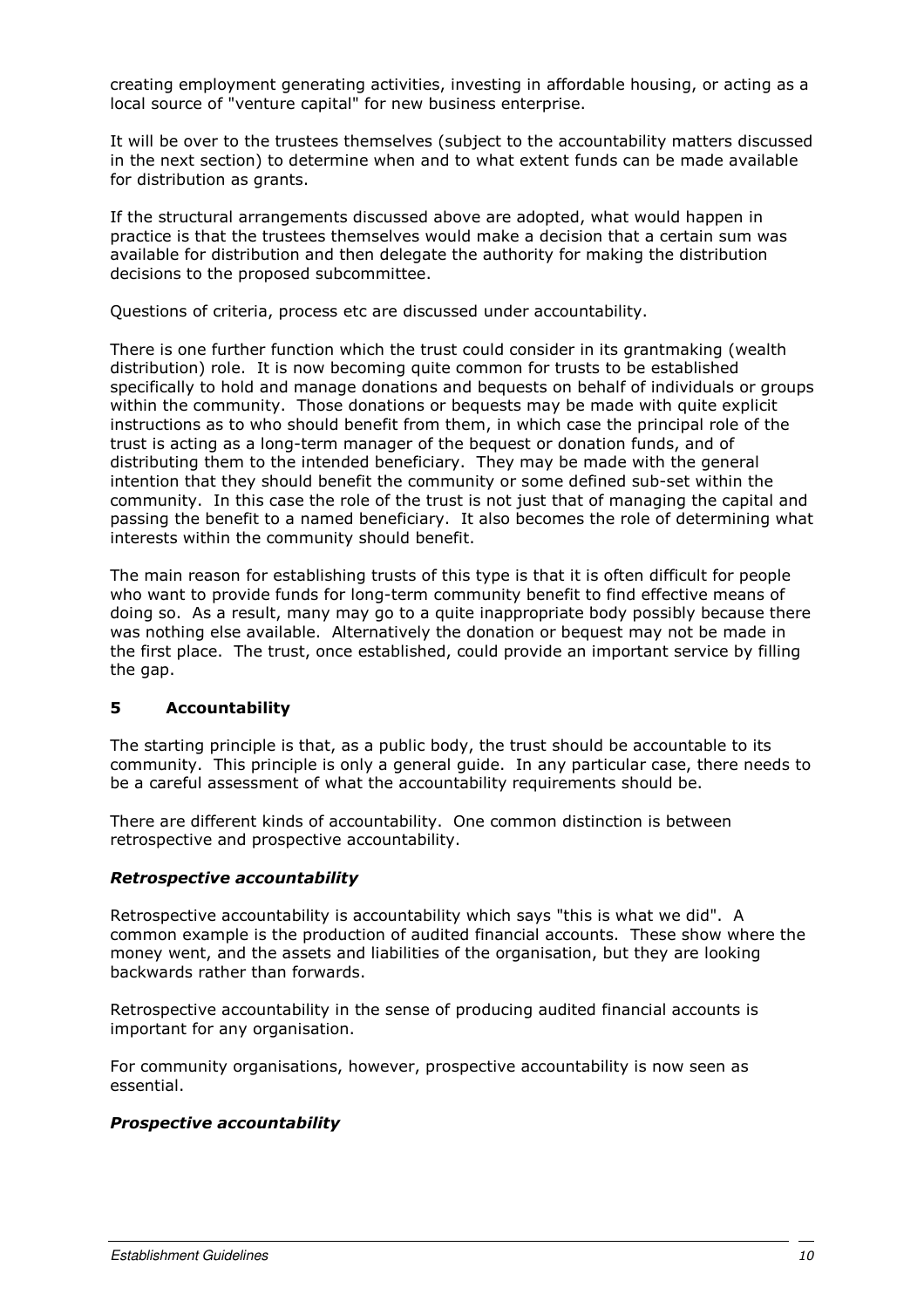Prospective accountability is accountability which says "this is what we are going to do" and is followed up by reporting which says "this is what we did compared with what we said we were going to do".

If the organisation is acting on behalf of its community, then it should be giving its community an opportunity to state what it believes its priorities should be and how they should be achieved.

Within this general approach, the accountability requirements will differ depending on the nature of the activity. In the case of the trust much of the wealth creation activity will necessarily be confidential - commercial transactions need **confidentiality**, at least until matters such as contract negotiation have been completed. This means that prospective accountability cannot include consulting the community on the specific commercial transactions the trust might undertake.

Prospective accountability can, however, cover the following three aspects:

- The trust's business plan, at least in general terms, its intended areas of activity, and the principles it will apply - for example, the trust principles on matters such as sustainability. This can then be supplemented by an annual report which does spell out in more detail what the trust has done.
- The wealth distribution role. Different considerations arise here. Once wealth distribution becomes feasible, it would be very appropriate for the trust to set out for public feedback its proposed distribution policy and the process it intended to follow. Individual grant or other wealth distribution initiatives would still remain trust responsibility subject to the confidentiality which should apply to the affairs of individual applicants.
- The wealth management function, when that becomes a reality. This is also a matter where it is the general principles, rather than specific investment decisions, on which the trust should prospectively consult. This could include questions such as the types of investments it should make: should priority be given to investing locally? Regionally? Nationally? Or should the trust look to a balanced portfolio? What social investment principles should the trust apply?

# In summary:

The trust accountability requirements could include:

- 1. In respect of wealth creation, annual publication of a summary business plan, including the areas of activity and general principles which the trust will apply. This could be subject to formal consultation, or simply be "out there" for people to provide feedback as they saw fit.
- 2. For wealth distribution, release of a proposed distribution policy for public feedback. This would not necessarily be annual, but be done when ever the trust proposed significant changes to its distribution policy.
- 3. For wealth management, publication of its proposed investment policy for public feedback on priorities, social investment principles etc.
- 4. Annual audited accounts, reporting against the business plan and other policies, coupled with. at least annually. a public meeting at which trustees would report to the community.

There may also be other specific accountability requirements imposed on the trust, through individual contractual arrangements. For example, if the trust were granted significant development rights by the Council over Council assets, then the contract